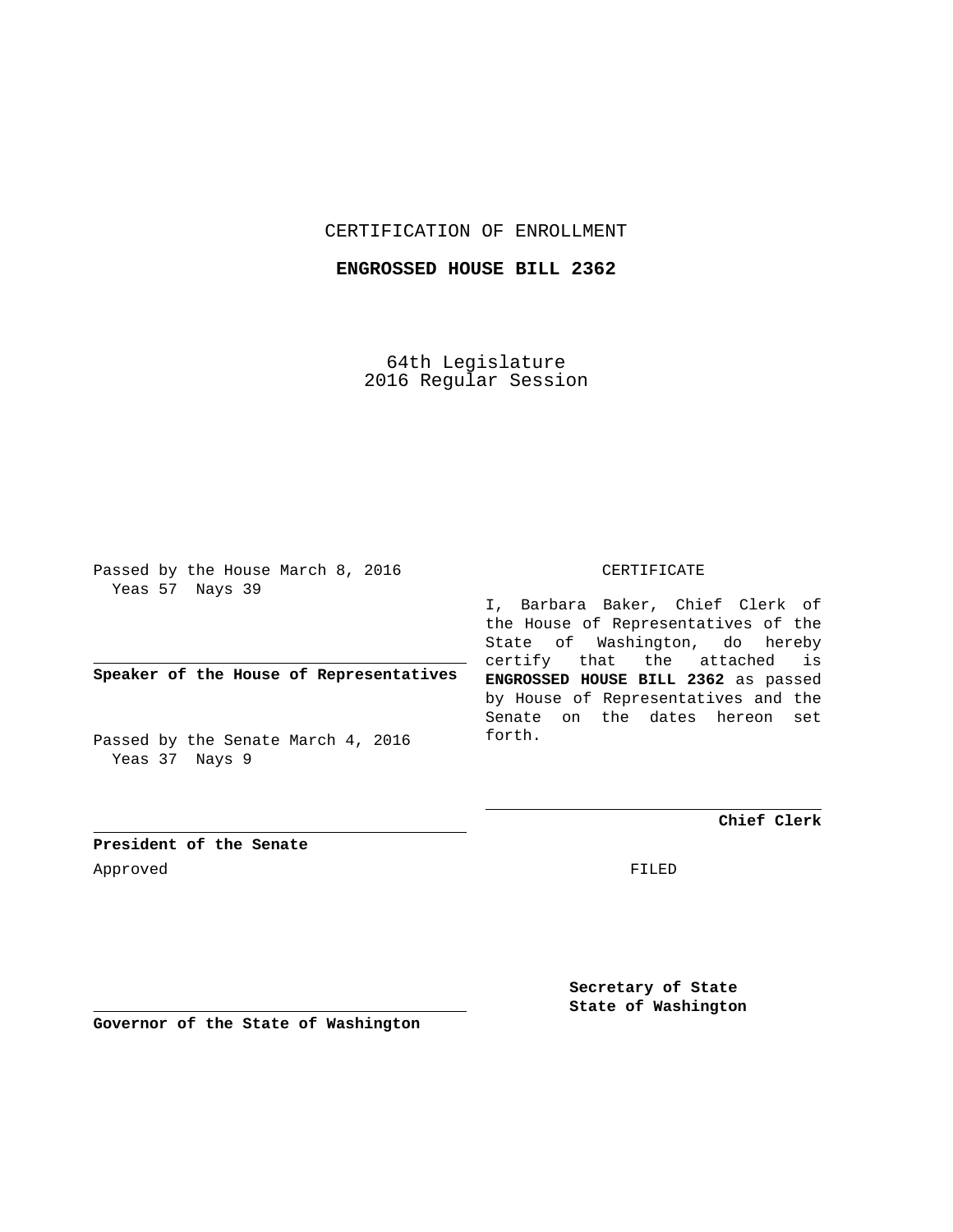#### **ENGROSSED HOUSE BILL 2362**

AS AMENDED BY THE SENATE

Passed Legislature - 2016 Regular Session

**State of Washington 64th Legislature 2016 Regular Session**

**By** Representatives Hansen, Pettigrew, Nealey, and Kirby

Read first time 01/11/16. Referred to Committee on Judiciary.

 AN ACT Relating to video and/or sound recordings made by law enforcement or corrections officers; amending RCW 42.56.120; reenacting and amending RCW 42.56.240 and 42.56.080; adding a new chapter to Title 10 RCW; creating new sections; and providing 5 expiration dates.

BE IT ENACTED BY THE LEGISLATURE OF THE STATE OF WASHINGTON:

 NEW SECTION. **Sec. 1.** The legislature finds that technological developments present opportunities for additional truth-finding, transparency, and accountability in interactions between law enforcement or corrections officers and the public. The legislature intends to promote transparency and accountability by permitting access to video and/or sound recordings of interactions with law enforcement or corrections officers, while preserving the public's reasonable expectation that the recordings of these interactions will not be publicly disclosed to enable voyeurism or exploitation.

 **Sec. 2.** RCW 42.56.240 and 2015 c 224 s 3 and 2015 c 91 s 1 are 17 each reenacted and amended to read as follows:

 The following investigative, law enforcement, and crime victim information is exempt from public inspection and copying under this 20 chapter: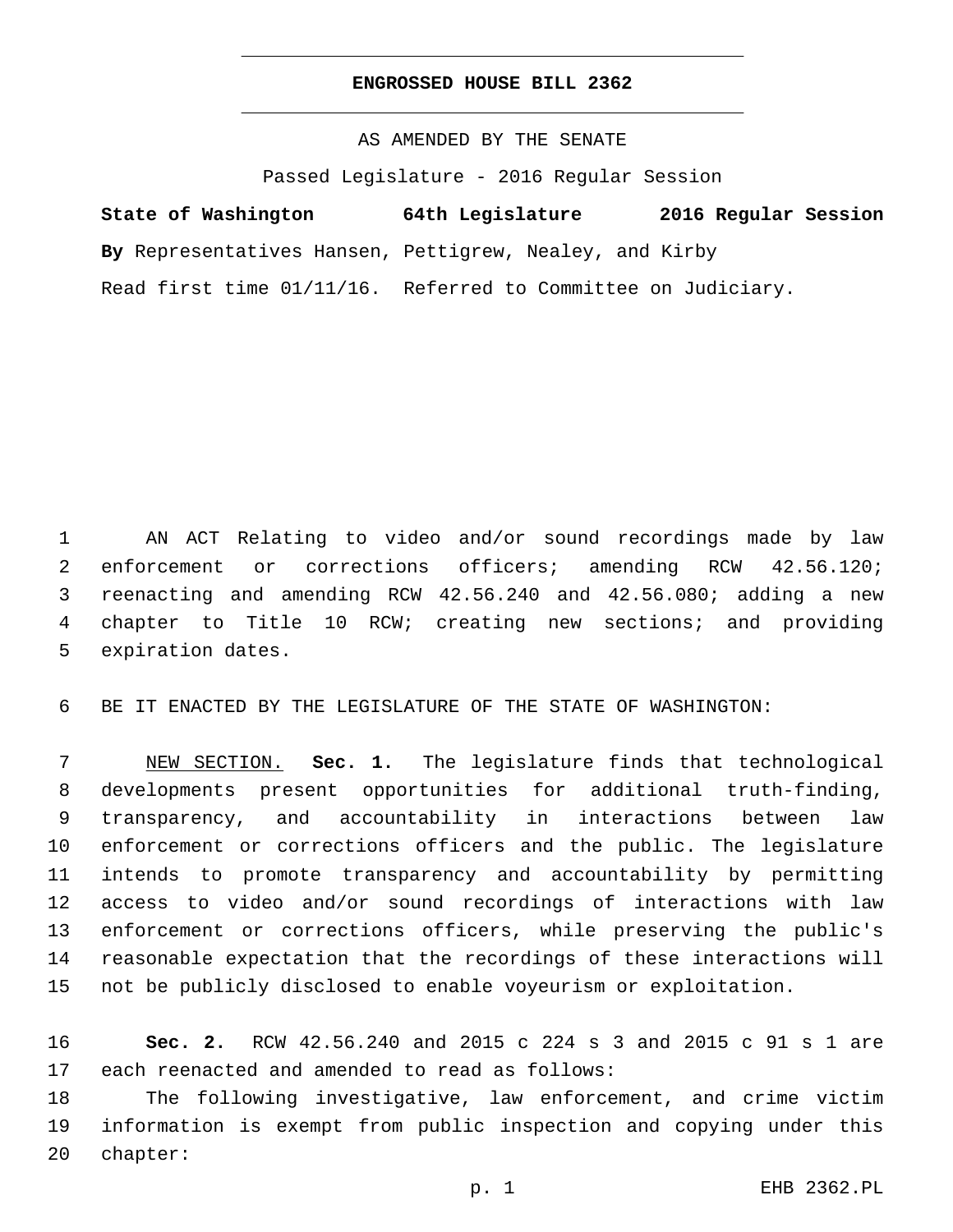(1) Specific intelligence information and specific investigative records compiled by investigative, law enforcement, and penology agencies, and state agencies vested with the responsibility to discipline members of any profession, the nondisclosure of which is essential to effective law enforcement or for the protection of any person's right to privacy;6

 (2) Information revealing the identity of persons who are witnesses to or victims of crime or who file complaints with investigative, law enforcement, or penology agencies, other than the commission, if disclosure would endanger any person's life, physical safety, or property. If at the time a complaint is filed the complainant, victim, or witness indicates a desire for disclosure or nondisclosure, such desire shall govern. However, all complaints filed with the commission about any elected official or candidate for public office must be made in writing and signed by the complainant 16 under oath;

 (3) Any records of investigative reports prepared by any state, county, municipal, or other law enforcement agency pertaining to sex offenses contained in chapter 9A.44 RCW or sexually violent offenses as defined in RCW 71.09.020, which have been transferred to the Washington association of sheriffs and police chiefs for permanent 22 electronic retention and retrieval pursuant to RCW  $40.14.070(2)(b)$ ;

 (4) License applications under RCW 9.41.070; copies of license applications or information on the applications may be released to 25 law enforcement or corrections agencies;

 (5) Information revealing the identity of child victims of sexual assault who are under age eighteen. Identifying information means the child victim's name, address, location, photograph, and in cases in which the child victim is a relative or stepchild of the alleged perpetrator, identification of the relationship between the child and 31 the alleged perpetrator;

 (6) Information contained in a local or regionally maintained gang database as well as the statewide gang database referenced in 34 RCW 43.43.762;

 (7) Data from the electronic sales tracking system established in 36 RCW 69.43.165;

 (8) Information submitted to the statewide unified sex offender notification and registration program under RCW 36.28A.040(6) by a person for the purpose of receiving notification regarding a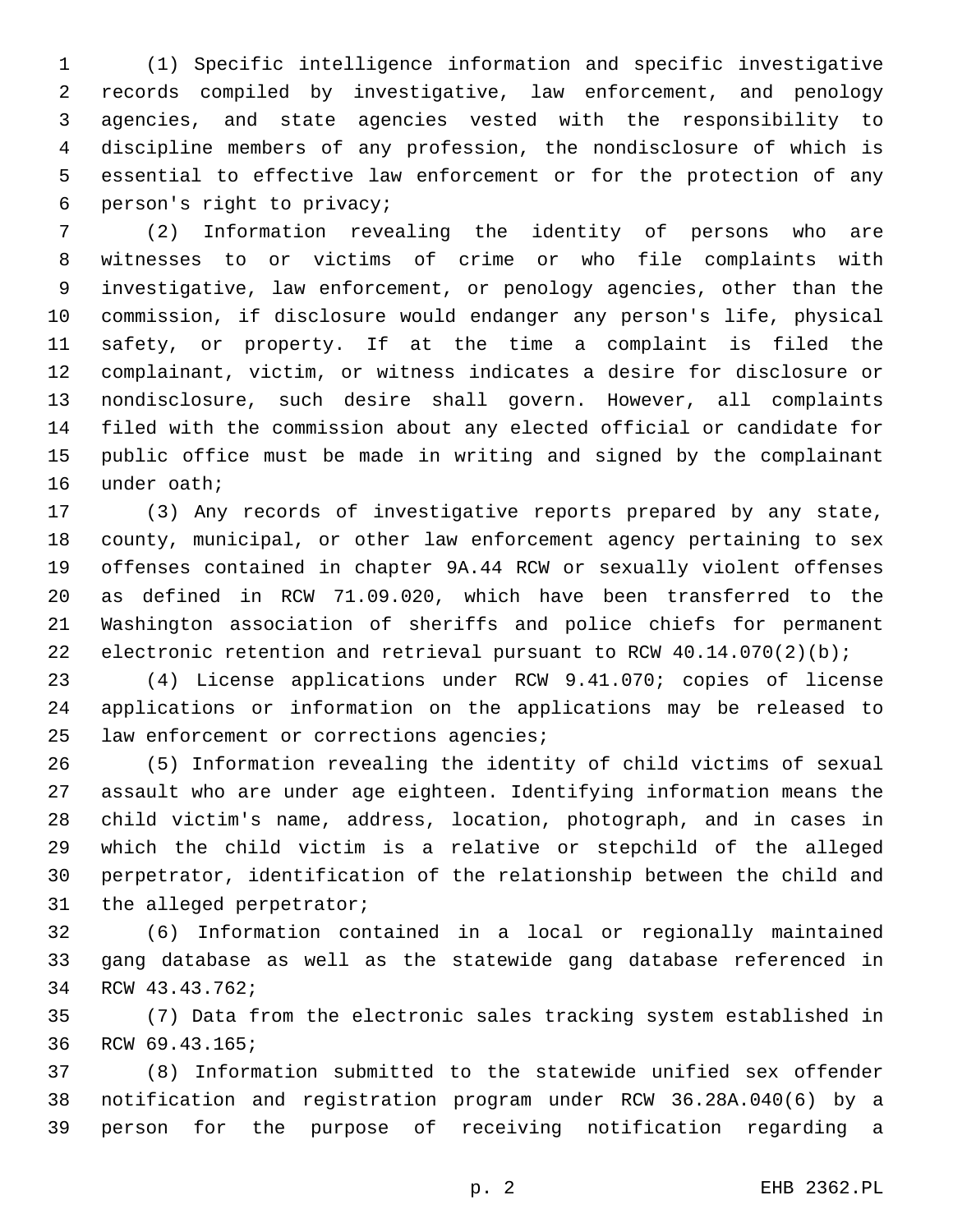registered sex offender, including the person's name, residential 2 address, and email address;

 (9) Personally identifying information collected by law enforcement agencies pursuant to local security alarm system programs and vacation crime watch programs. Nothing in this subsection shall be interpreted so as to prohibit the legal owner of a residence or business from accessing information regarding his or her residence or 8 business;

 (10) The felony firearm offense conviction database of felony 10 firearm offenders established in RCW 43.43.822;

 (11) The identity of a state employee or officer who has in good faith filed a complaint with an ethics board, as provided in RCW 42.52.410, or who has in good faith reported improper governmental action, as defined in RCW 42.40.020, to the auditor or other public 15 official, as defined in RCW 42.40.020;

 (12) The following security threat group information collected and maintained by the department of corrections pursuant to RCW 72.09.745: (a) Information that could lead to the identification of a person's security threat group status, affiliation, or activities; (b) information that reveals specific security threats associated with the operation and activities of security threat groups; and (c) information that identifies the number of security threat group 23 members, affiliates, or associates; ((and))

 (13) The global positioning system data that would indicate the location of the residence of an employee or worker of a criminal justice agency as defined in RCW 10.97.030; and

 (14) Body worn camera recordings to the extent nondisclosure is 28 essential for the protection of any person's right to privacy as described in RCW 42.56.050, including, but not limited to, the circumstances enumerated in (a) of this subsection. A law enforcement or corrections agency shall not disclose a body worn camera recording to the extent the recording is exempt under this subsection.

 (a) Disclosure of a body worn camera recording is presumed to be highly offensive to a reasonable person under RCW 42.56.050 to the extent it depicts:

 (i)(A) Any areas of a medical facility, counseling, or 37 therapeutic program office where:

 (I) A patient is registered to receive treatment, receiving treatment, waiting for treatment, or being transported in the course of treatment; or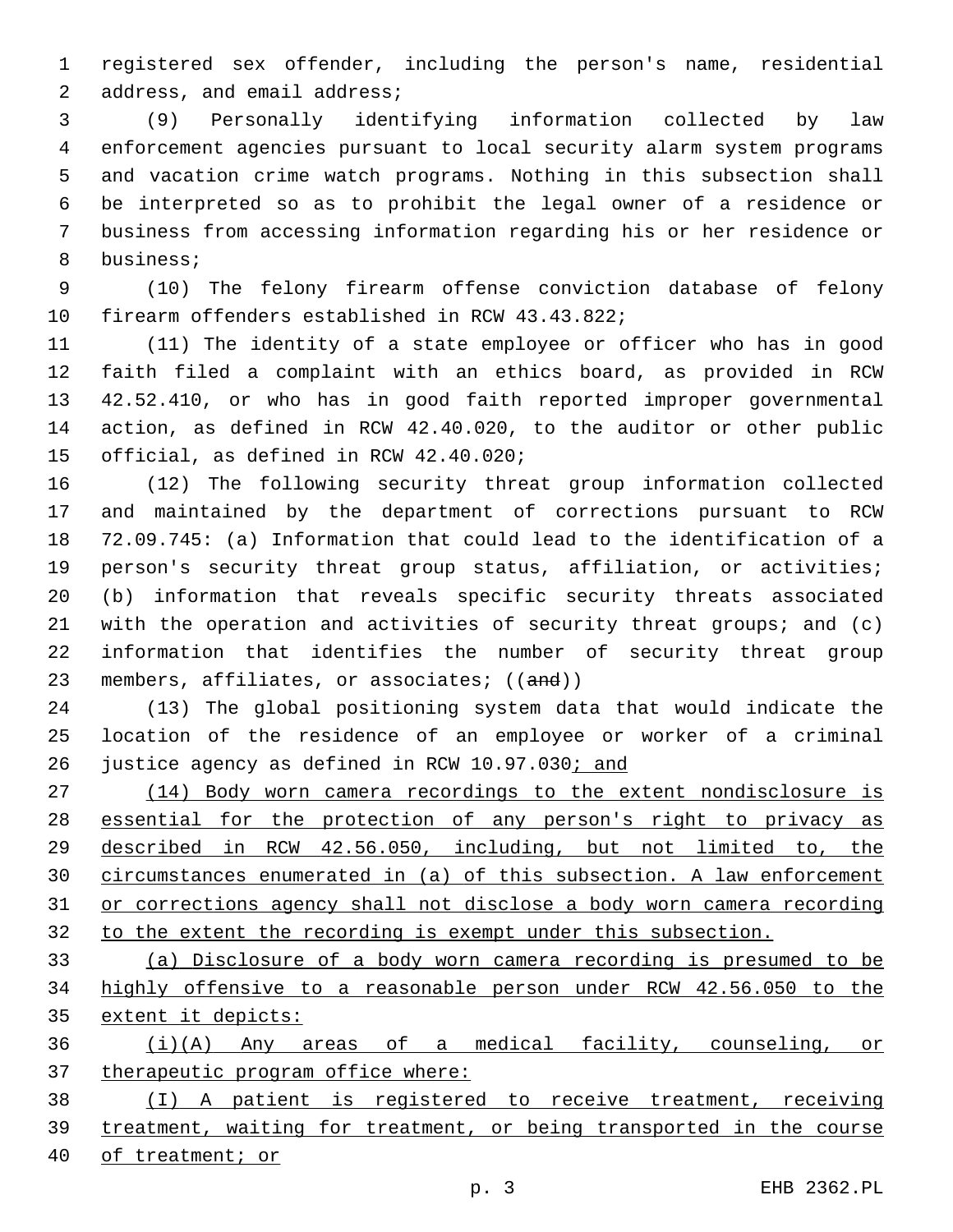| 1  | care information is shared with patients,<br>Health<br>(II)<br>their  |
|----|-----------------------------------------------------------------------|
| 2  | families, or among the care team; or                                  |
| 3  | Information that meets the definition of protected health<br>(B)      |
| 4  | information for purposes of the health insurance portability and      |
| 5  | accountability act of 1996 or health care information for purposes of |
| 6  | chapter 70.02 RCW;                                                    |
| 7  | (ii) The interior of a place of residence where a person has a        |
| 8  | reasonable expectation of privacy;                                    |
| 9  | (iii) An intimate image as defined in RCW 9A.86.010;                  |
| 10 | $(iv)$ A minor;                                                       |
| 11 | (v) The body of a deceased person;                                    |
| 12 | (vi) The identity of or communications from a victim or witness       |
| 13 | an incident involving domestic violence as defined in RCW<br>οf       |
| 14 | 10.99.020 or sexual assault as defined in RCW<br>70.125.030,<br>or    |
| 15 | disclosure of intimate images as defined in RCW 9A.86.010. If at the  |
| 16 | time of recording the victim or witness indicates a desire for        |
| 17 | or nondisclosure of the recorded identity or<br>disclosure            |
| 18 | communications, such desire shall govern; or                          |
| 19 | (vii) The identifiable location information of a community-based      |
| 20 | domestic violence program as defined in RCW 70.123.020, or emergency  |
| 21 | shelter as defined in RCW 70.123.020.                                 |
| 22 | The presumptions set out in (a) of this subsection may be<br>(b)      |
| 23 | rebutted by specific evidence in individual cases.                    |
| 24 | (c) In a court action seeking the right to inspect or copy a body     |
| 25 | camera recording, a person who prevails against a<br>law<br>worn      |
| 26 | enforcement or corrections agency that withholds or discloses all or  |
| 27 | part of a body worn camera recording pursuant to (a) of this          |
| 28 | subsection is not entitled to fees, costs, or awards pursuant to RCW  |
| 29 | 42.56.550 unless it is shown that the law enforcement or corrections  |
| 30 | agency acted in bad faith or with gross negligence.                   |
| 31 | (d) A request for body worn camera recordings must:                   |
| 32 | (i) Specifically identify a name of a person or persons involved      |
| 33 | in the incident;                                                      |
| 34 | (ii) Provide the incident or case number;                             |
| 35 | (iii) Provide the date, time, and location of the incident or         |
| 36 | incidents; or                                                         |
| 37 | (iv) Identify a law enforcement or corrections officer involved       |
| 38 | in the incident or incidents.                                         |
| 39 | (e)(i) A person directly involved in an incident recorded by the      |
| 40 | requested body worn camera recording, an attorney representing a      |

p. 4 EHB 2362.PL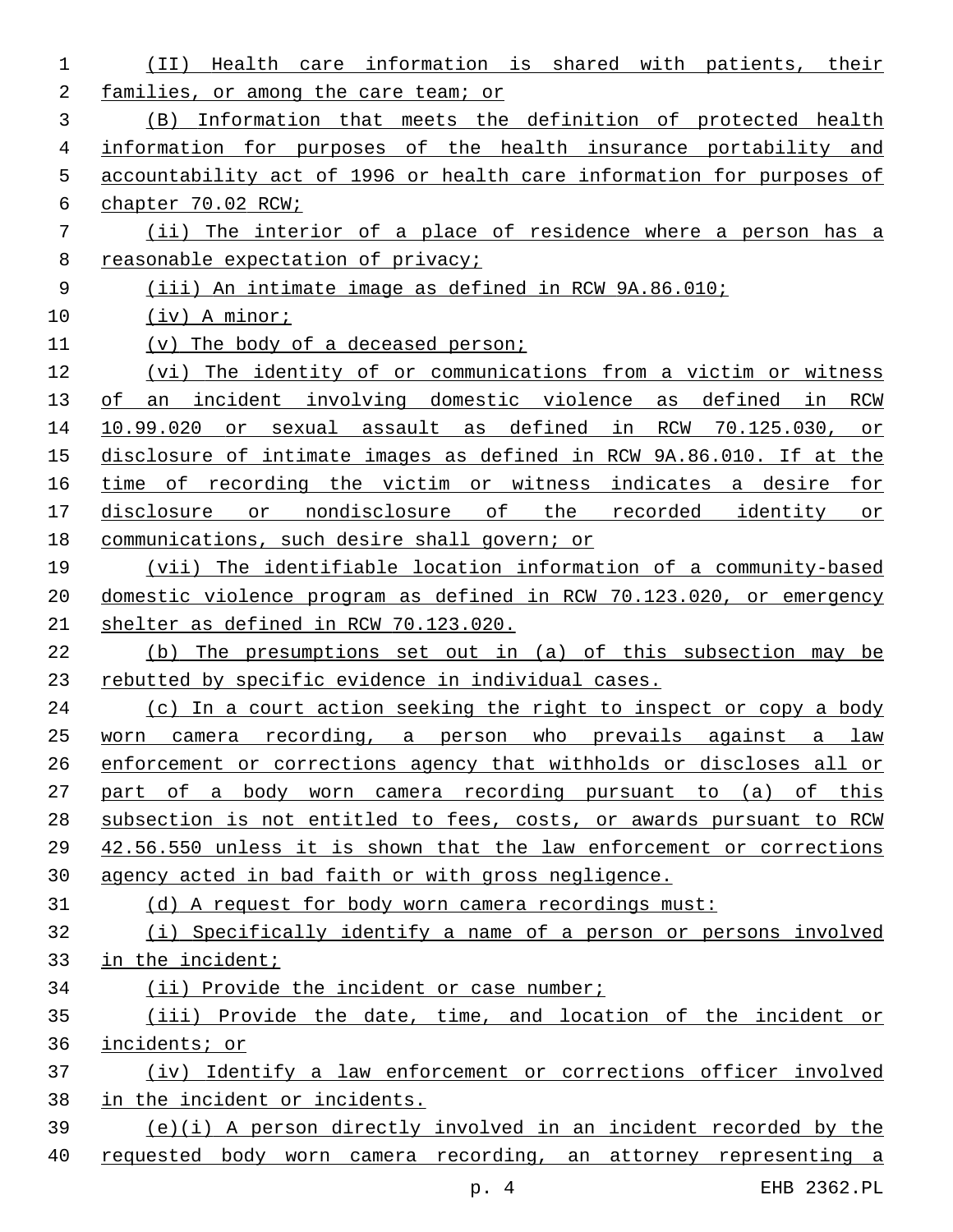person directly involved in an incident recorded by the requested body worn camera recording, a person or his or her attorney who requests a body worn camera recording relevant to a criminal case involving that person, or the executive director from either the Washington state commission on African-American affairs, Asian Pacific American affairs, or Hispanic affairs, has the right to obtain the body worn camera recording, subject to any exemption under this chapter or any applicable law. In addition, an attorney who represents a person regarding a potential or existing civil cause of action involving the denial of civil rights under the federal or state Constitution, or a violation of a United States department of justice settlement agreement, has the right to obtain the body worn 13 camera recording if relevant to the cause of action, subject to any 14 exemption under this chapter or any applicable law. The attorney must 15 explain the relevancy of the requested body worn camera recording to the cause of action and specify that he or she is seeking relief from 17 redaction costs under this subsection  $(14)(e)$ .

 (ii) A law enforcement or corrections agency responding to requests under this subsection (14)(e) may not require the requesting 20 individual to pay costs of any redacting, altering, distorting, pixelating, suppressing, or otherwise obscuring any portion of a body worn camera recording.

 (iii) A law enforcement or corrections agency may require any person requesting a body worn camera recording pursuant to this subsection (14)(e) to identify himself or herself to ensure he or she is a person entitled to obtain the body worn camera recording under this subsection (14)(e).

 (f)(i) A law enforcement or corrections agency responding to a request to disclose body worn camera recordings may require any requester not listed in (e) of this subsection to pay the reasonable costs of redacting, altering, distorting, pixelating, suppressing, or otherwise obscuring any portion of the body worn camera recording prior to disclosure only to the extent necessary to comply with the exemptions in this chapter or any applicable law.

 (ii) An agency that charges redaction costs under this subsection (14)(f) must use redaction technology that provides the least costly commercially available method of redacting body worn camera recordings, to the extent possible and reasonable.

 (iii) In any case where an agency charges a requestor for the costs of redacting a body worn camera recording under this subsection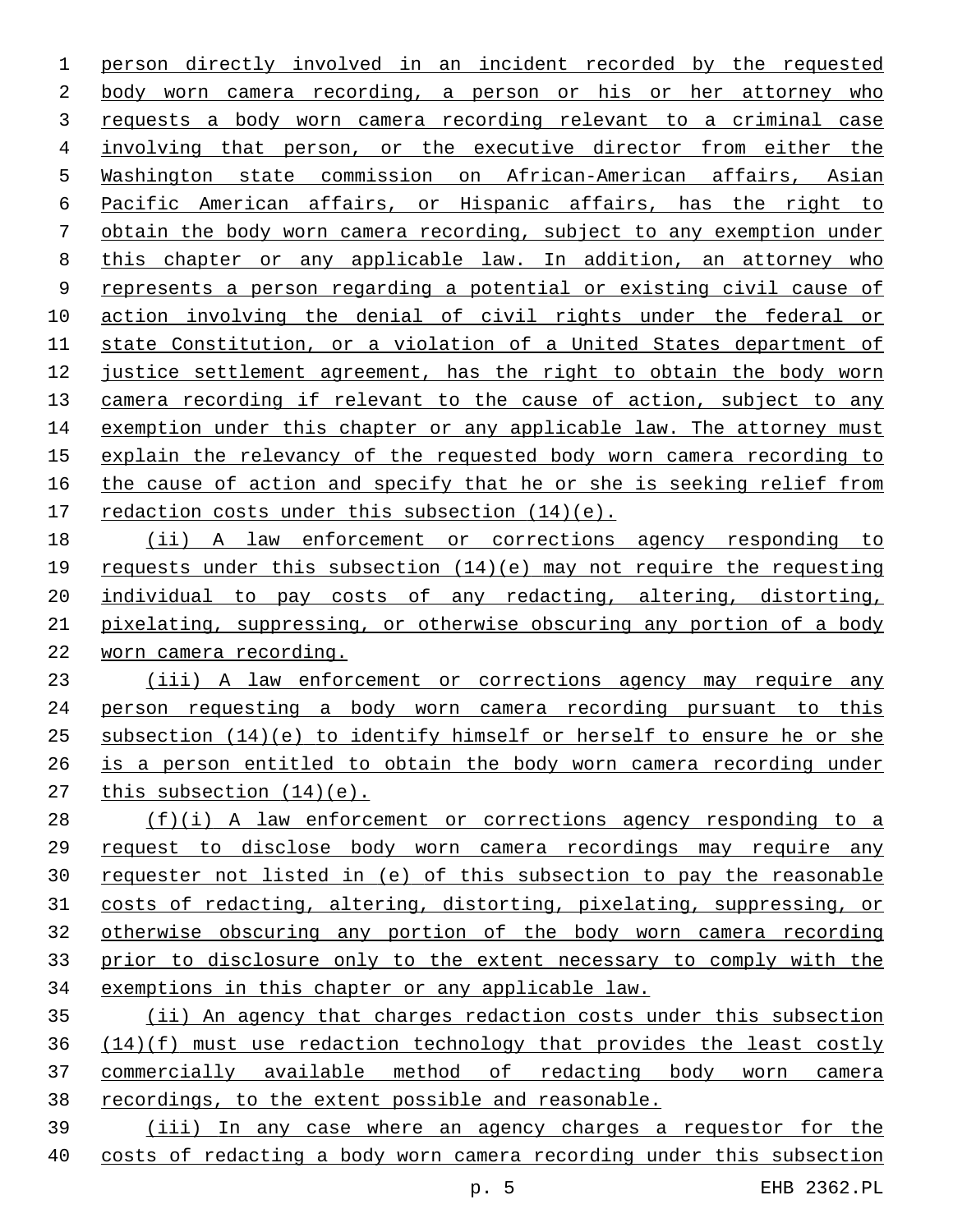(14)(f), the time spent on redaction of the recording shall not count towards the agency's allocation of, or limitation on, time or costs 3 spent responding to public records requests under this chapter, as established pursuant to local ordinance, policy, procedure, or state law.5

(g) For purposes of this subsection (14):

 (i) "Body worn camera recording" means a video and/or sound 8 recording that is made by a body worn camera attached to the uniform or eyewear of a law enforcement or corrections officer from a covered 10 jurisdiction while in the course of his or her official duties and that is made on or after the effective date of this section and prior to July 1, 2019; and

 (ii) "Covered jurisdiction" means any jurisdiction that has deployed body worn cameras as of the effective date of this section, regardless of whether or not body worn cameras are being deployed in 16 the jurisdiction on the effective date of this section, including, but not limited to, jurisdictions that have deployed body worn cameras on a pilot basis.

 (h) Nothing in this subsection shall be construed to restrict access to body worn camera recordings as otherwise permitted by law for official or recognized civilian and accountability bodies or pursuant to any court order.

 (i) Nothing in this section is intended to modify the obligations of prosecuting attorneys and law enforcement under *Brady v. Maryland,* 373 U.S. 83, 83 S. Ct. 1194, 10 L. Ed. 2d 215 (1963), *Kyles v. Whitley*, 541 U.S. 419, 115 S. Ct. 1555, 131 L. Ed.2d 490 (1995), and the relevant Washington court criminal rules and statutes.

28 (j) A law enforcement or corrections agency must retain body worn camera recordings for at least sixty days and thereafter may destroy 30 the records.

 **Sec. 3.** RCW 42.56.080 and 2005 c 483 s 1 and 2005 c 274 s 285 are each reenacted and amended to read as follows:

 Public records shall be available for inspection and copying, and agencies shall, upon request for identifiable public records, make them promptly available to any person including, if applicable, on a partial or installment basis as records that are part of a larger set of requested records are assembled or made ready for inspection or disclosure. Agencies shall not deny a request for identifiable public records solely on the basis that the request is overbroad. Agencies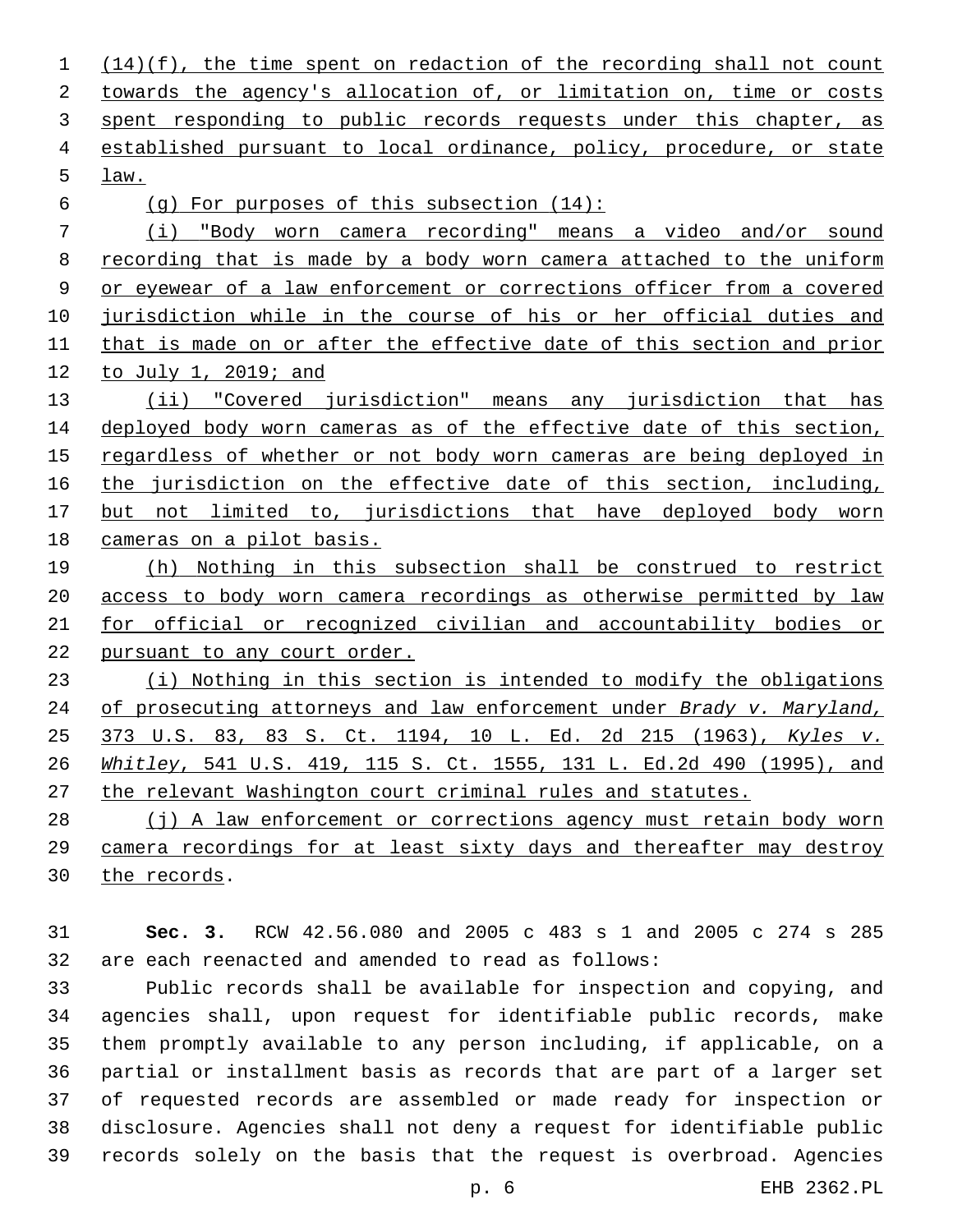shall not distinguish among persons requesting records, and such persons shall not be required to provide information as to the purpose for the request except to establish whether inspection and copying would violate RCW 42.56.070(9) or 42.56.240(14), or other statute which exempts or prohibits disclosure of specific information or records to certain persons. Agency facilities shall be made available to any person for the copying of public records except when and to the extent that this would unreasonably disrupt the operations of the agency. Agencies shall honor requests received by mail for identifiable public records unless exempted by provisions of this 11 chapter.

 **Sec. 4.** RCW 42.56.120 and 2005 c 483 s 2 are each amended to 13 read as follows:

14 No fee shall be charged for the inspection of public records( $(-$ 15 No fee shall be charged for)) or locating public documents and making them available for copying, except as provided in RCW 42.56.240(14). A reasonable charge may be imposed for providing copies of public records and for the use by any person of agency equipment or equipment of the office of the secretary of the senate or the office of the chief clerk of the house of representatives to copy public records, which charges shall not exceed the amount necessary to reimburse the agency, the office of the secretary of the senate, or the office of the chief clerk of the house of representatives for its actual costs directly incident to such copying. Agency charges for photocopies shall be imposed in accordance with the actual per page cost or other costs established and published by the agency. In no event may an agency charge a per page cost greater than the actual per page cost as established and published by the agency. To the extent the agency has not determined the actual per page cost for photocopies of public records, the agency may not charge in excess of fifteen cents per page. An agency may require a deposit in an amount not to exceed ten percent of the estimated cost of providing copies for a request. If an agency makes a request available on a partial or installment basis, the agency may charge for each part of the request as it is provided. If an installment of a records request is not claimed or reviewed, the agency is not obligated to fulfill the 37 balance of the request.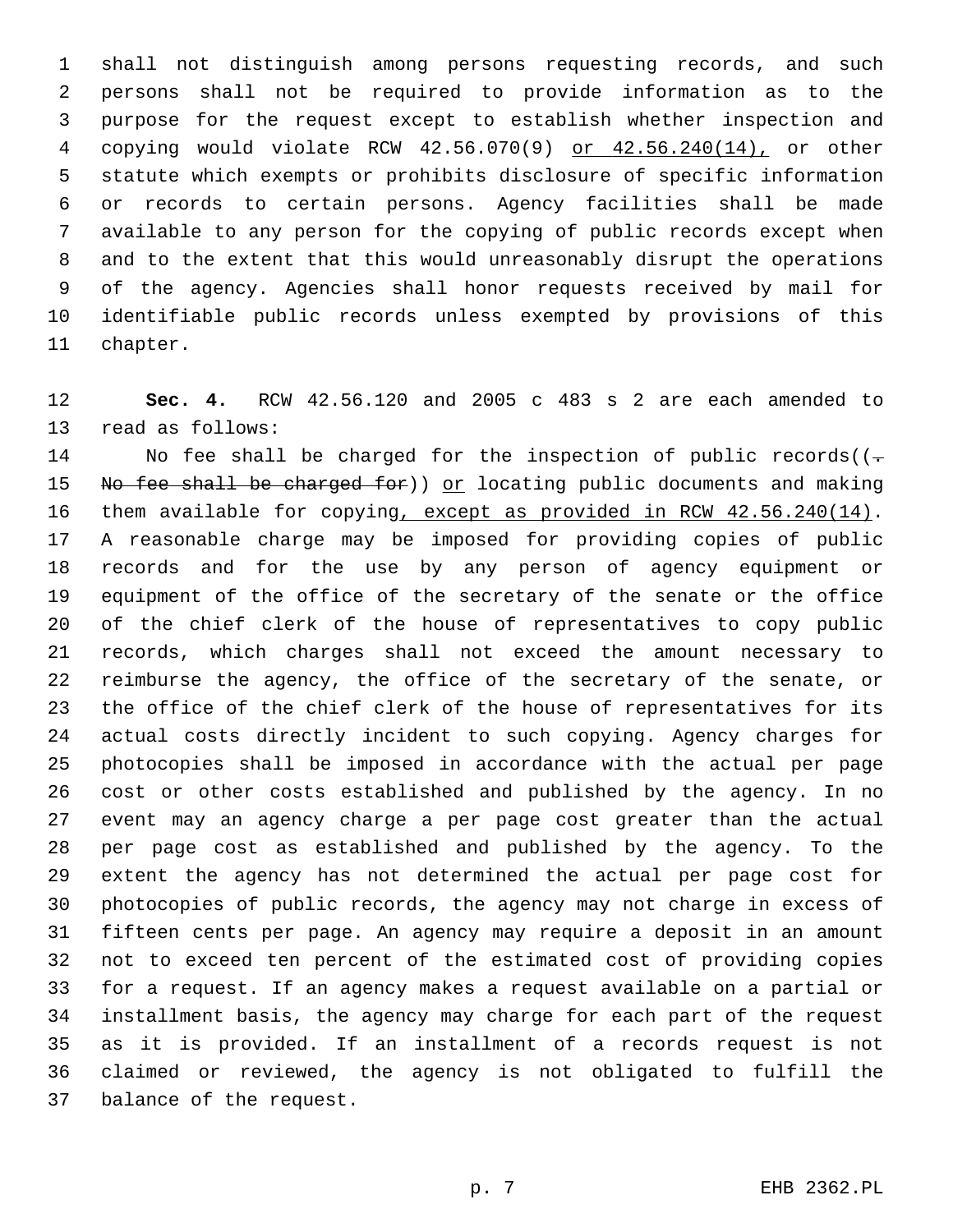NEW SECTION. **Sec. 5.** (1) A law enforcement or corrections agency that deploys body worn cameras must establish policies regarding the use of the cameras. The policies must, at a minimum, address:

 (a) When a body worn camera must be activated and deactivated, and when a law enforcement or corrections officer has the discretion 7 to activate and deactivate the body worn camera;

 (b) How a law enforcement or corrections officer is to respond to circumstances when it would be reasonably anticipated that a person may be unwilling or less willing to communicate with an officer who is recording the communication with a body worn camera;

 (c) How a law enforcement or corrections officer will document when and why a body worn camera was deactivated prior to the conclusion of an interaction with a member of the public while conducting official law enforcement or corrections business;

 (d) How, and under what circumstances, a law enforcement or corrections officer is to inform a member of the public that he or she is being recorded, including in situations where the person is a non-English speaker or has limited English proficiency, or where the 20 person is deaf or hard of hearing;

 (e) How officers are to be trained on body worn camera usage and how frequently the training is to be reviewed or renewed; and

 (f) Security rules to protect data collected and stored from body worn cameras.24

 (2) A law enforcement or corrections agency that deploys body worn cameras before the effective date of this section must establish the policies within one hundred twenty days of the effective date of this section. A law enforcement or corrections agency that deploys body worn cameras on or after the effective date of this section must establish the policies before deploying body worn cameras.

31 (3) This section expires July 1, 2019.

 NEW SECTION. **Sec. 6.** For a city or town that is not deploying body worn cameras on the effective date of this section, a legislative authority of a city or town is strongly encouraged to adopt an ordinance or resolution authorizing the use of body worn cameras prior to their use by law enforcement or a corrections agency. Any ordinance or resolution authorizing the use of body worn cameras should identify a community involvement process for providing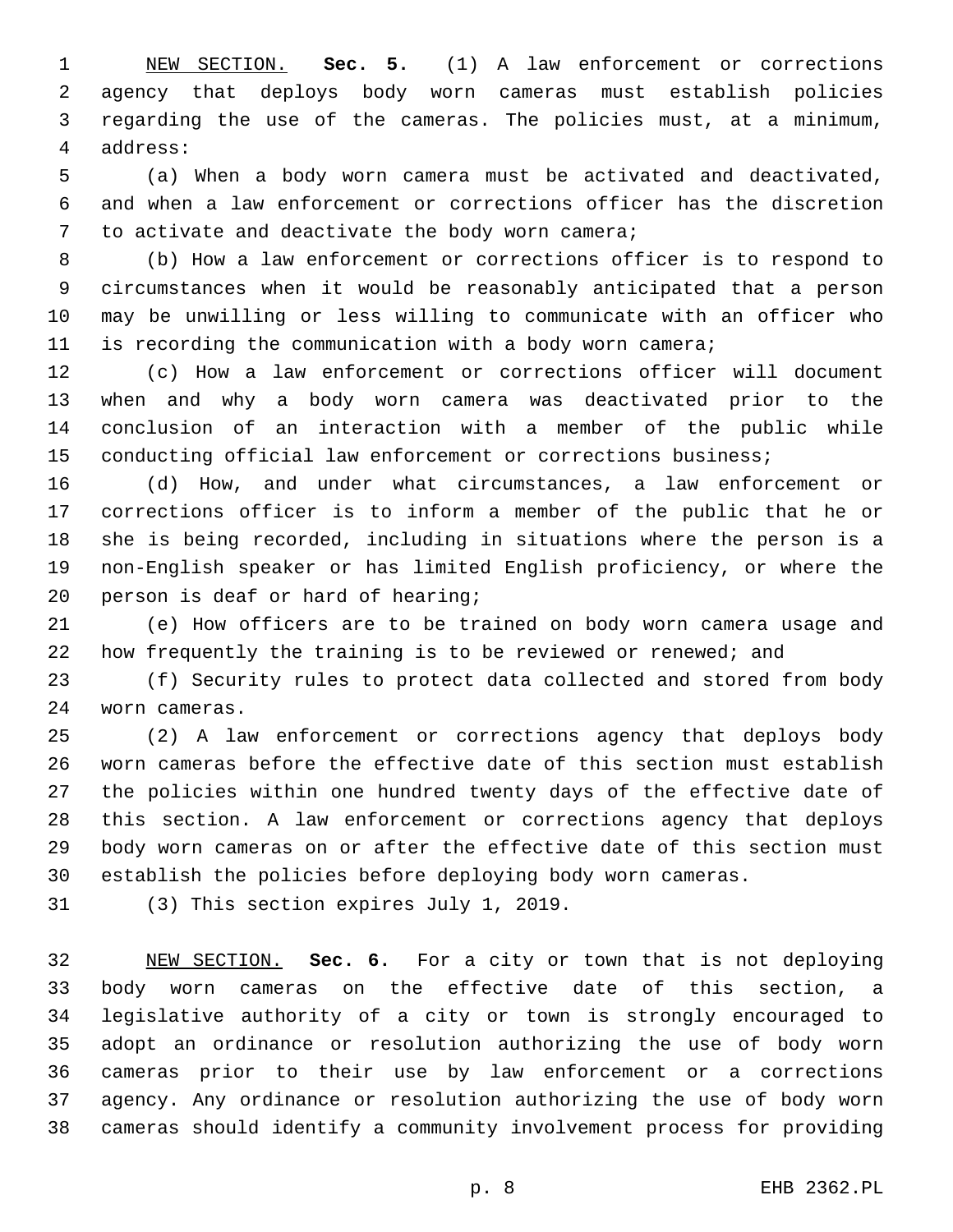input into the development of operational policies governing the use 2 of body worn cameras.

 NEW SECTION. **Sec. 7.** (1) The legislature shall convene a task force with the following voting members to examine the use of body worn cameras by law enforcement and corrections agencies:

 (a) One member from each of the two largest caucuses of the 7 senate, appointed by the president of the senate;

 (b) One member from each of the two largest caucuses in the house of representatives, appointed by the speaker of the house of 10 representatives;

(c) A representative from the governor's office;

 (d) Two representatives from the Washington association of 13 prosecuting attorneys;

(e) A representative from the Washington defender association;

 (f) A representative of the Washington association of criminal 16 defense lawyers;

 (g) A representative from the American civil liberties union of 18 Washington;

 (h) A representative from the Washington association of sheriffs 20 and police chiefs;

 (i) Four chief local law enforcement officers, at least two of whom must be from local law enforcement agencies that have deployed body worn cameras, appointed jointly by the president of the senate 24 and the speaker of the house of representatives;

 (j) Three law enforcement officers, one representing the council of metropolitan police and sheriffs and two representing the 27 Washington council of police and sheriffs;

 (k) Two representatives of local governments responsible for oversight of law enforcement, appointed jointly by the president of the senate and the speaker of the house of representatives;

 (l) A representative from the Washington coalition for open 32 qovernment;

 (m) A representative of the news media, appointed jointly by the president of the senate and the speaker of the house of 35 representatives;

 (n) A representative of victims advocacy groups, appointed jointly by the president of the senate and the speaker of the house 38 of representatives;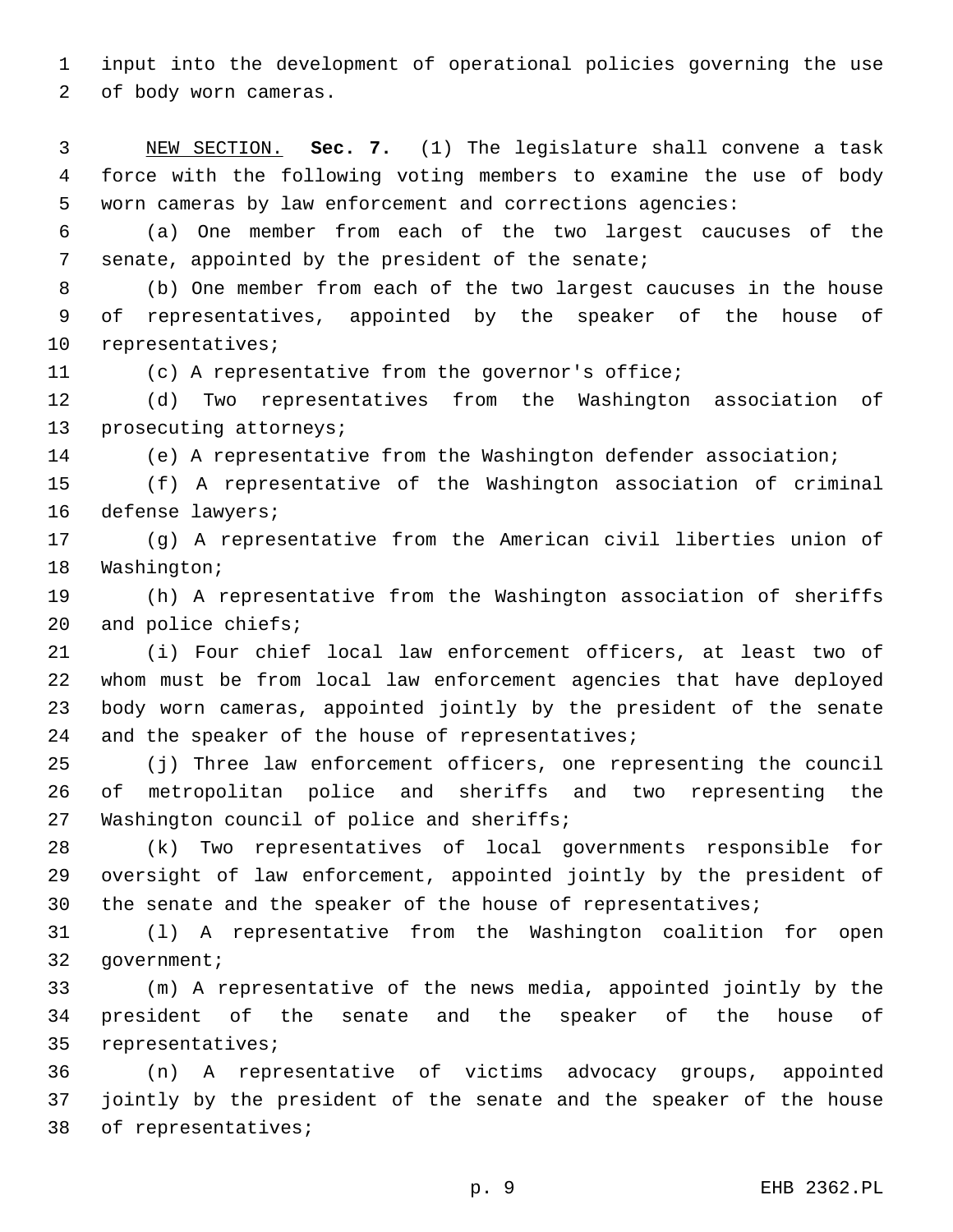(o) Two representatives with experience in interactions between law enforcement and the public, appointed by the Washington state 3 commission on African-American affairs;

 (p) Two representatives with experience in interactions between law enforcement and the public, appointed by the Washington state commission on Asian Pacific American affairs;6

 (q) Two representatives with experience in interactions between law enforcement and the public, appointed by the Washington state 9 commission on Hispanic affairs;

 (r) One representative of immigrant or refugee communities, appointed jointly by the president of the senate and the speaker of 12 the house of representatives;

 (s) One person with expertise in the technology of retaining and redacting body worn camera recordings, appointed jointly by the president of the senate and the speaker of the house of 16 representatives;

 (t) Two representatives of the tribal communities with experience in interactions between law enforcement and the public, appointed jointly by the president of the senate and the speaker of the house 20 of representatives;

 (u) A public member, appointed jointly by the president of the senate and the speaker of the house of representatives; and

 (v) A representative of the Washington state fraternal order of 24 police.

 (2) The task force shall choose two cochairs from among its 26 legislative members.

 (3) The task force may request such information, recordings, and other records from agencies as the task force deems appropriate for it to effectuate this section. A participating agency must provide such information, recordings, or records upon request subject to exemptions under chapter 42.56 RCW or any applicable law.

 (4) Staff support for the task force shall be provided by the senate committee services and the house of representatives office of 34 program research.

 (5) Legislative members of the task force may be reimbursed for travel expenses in accordance with RCW 44.04.120. Nonlegislative members, except those representing an employer, governmental entity, or other organization, are entitled to be reimbursed for travel expenses as provided in RCW 43.03.050 and 43.03.060.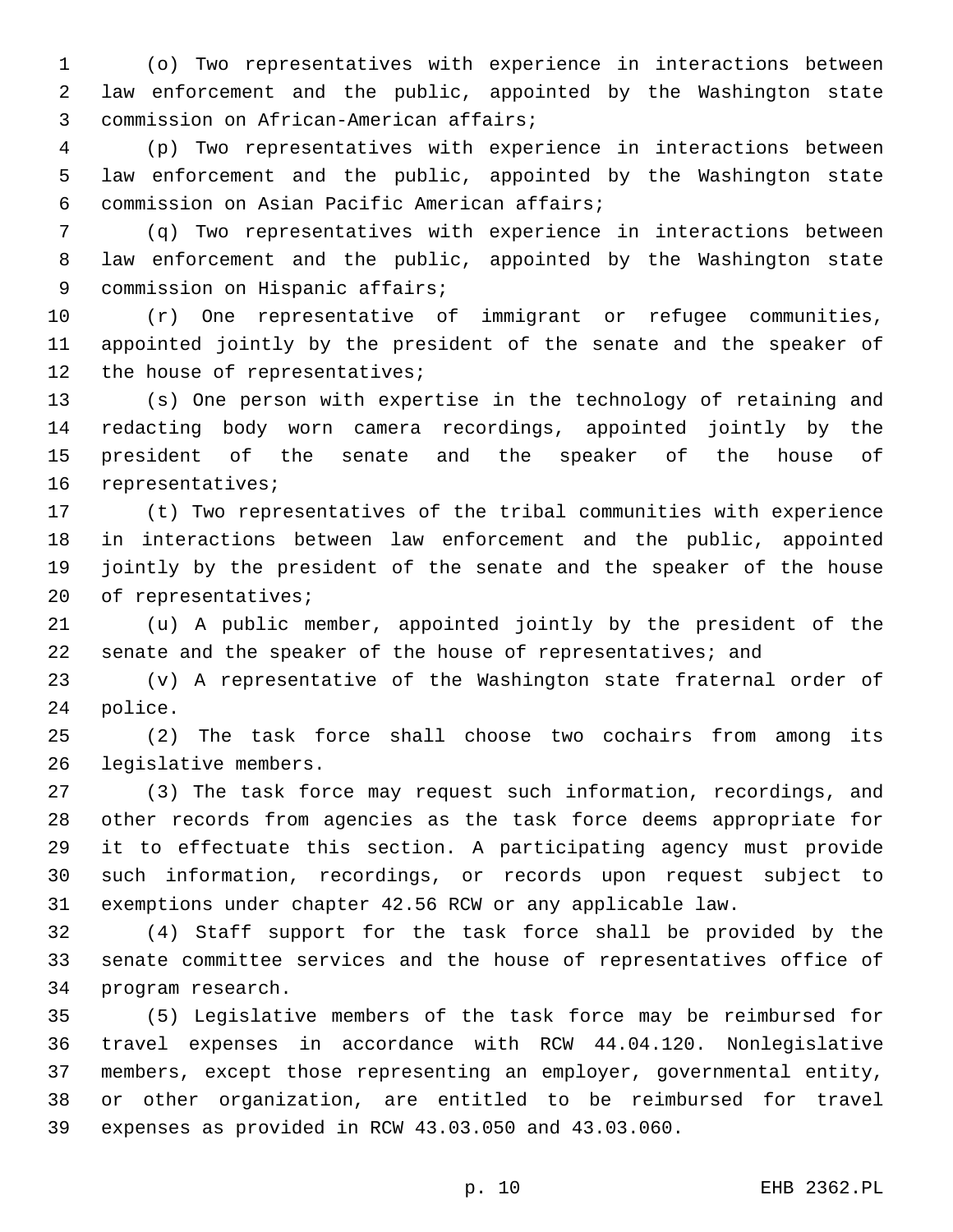(6) The expenses of the task force shall be paid jointly by the senate and the house of representatives. Task force expenditures are subject to approval by the senate facilities and operations committee and the house executive rules committee, or their successor 5 committees.

 (7) The task force shall hold public meetings in locations that include rural and urban communities and communities in the eastern 8 and western parts of the state.

 (8) The task force shall specifically consider and report on the use of body worn cameras in health care facilities subject to the health insurance portability and accountability act of 1996, P.L. 104-191, and the uniform health care information act, chapter 70.02 RCW. The task force shall consult with subject matter experts, including, but not limited to, the Washington state hospital association and the Washington state medical association, and any findings or recommendations must be consistent with the obligations of health care facilities under both federal and state law.

 (9) The task force shall report its findings and recommendations to the governor and the appropriate committees of the legislature by December 1, 2017. The report must include, but is not limited to, findings and recommendations regarding costs assessed to requesters, policies adopted by agencies, retention and retrieval of data, model policies regarding body worn cameras that at a minimum address the issues identified in section 5 of this act, and the use of body worn cameras for gathering evidence, surveillance, and police accountability. The task force must allow a minority report to be included with the task force report if requested by a member of the 28 task force.

29 (10) This section expires June 1, 2019.

 NEW SECTION. **Sec. 8.** (1) For state and local agencies, a body worn camera may only be used by officers employed by a general authority Washington law enforcement agency as defined in RCW 10.93.020, any officer employed by the department of corrections, and personnel for jails as defined in RCW 70.48.020 and detention facilities as defined in RCW 13.40.020.

36 (2) This section expires July 1, 2019.